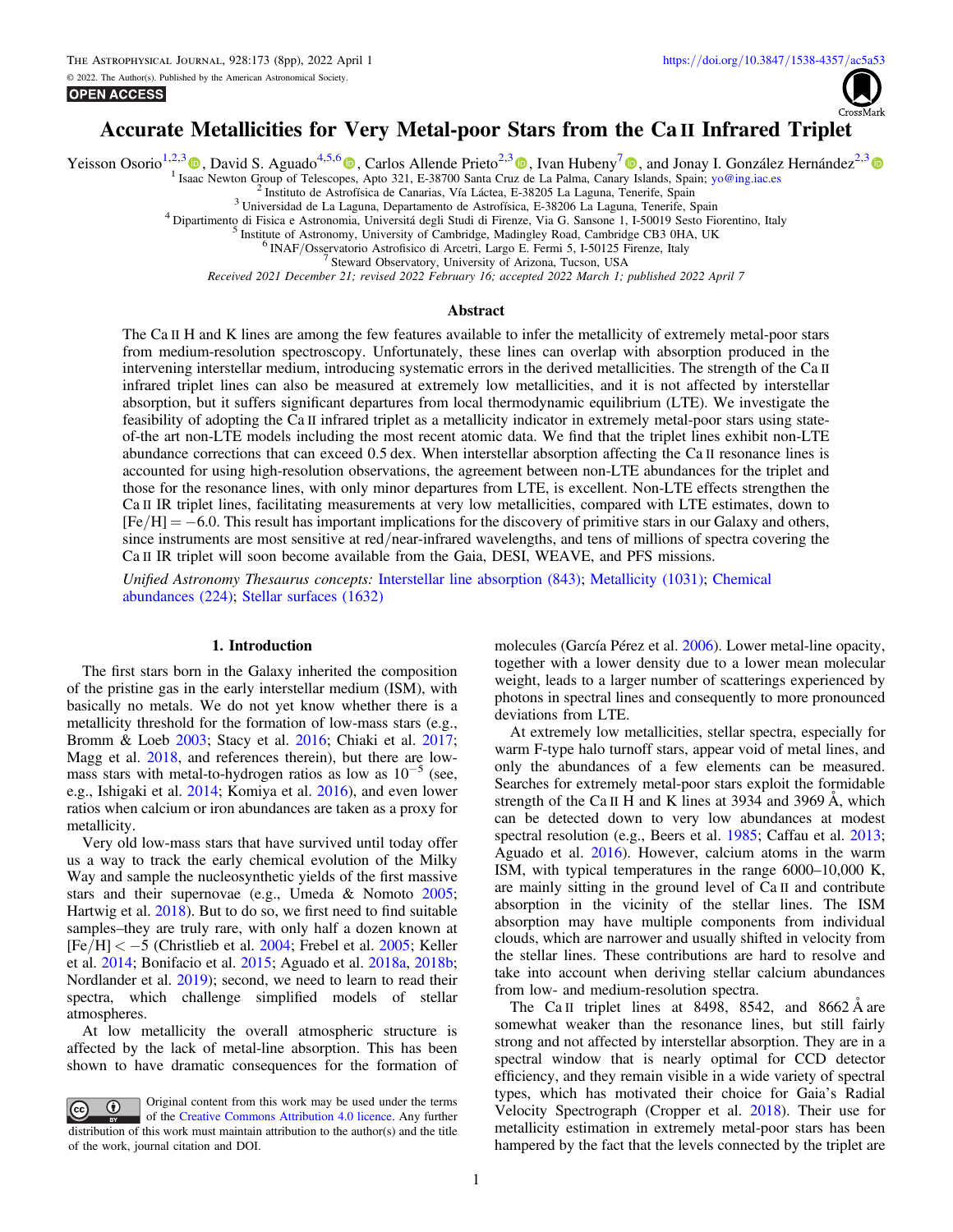affected by departures from local thermodynamic equilibrium (LTE), and a reliable description of the effect of inelastic collisions with atomic hydrogen was lacking and is critical. This issue has been addressed in the recent calculations by Belyaev et al. ([2018](#page-6-0)).

Sitnova et al. ([2019](#page-7-0)) have studied in detail the formation of calcium lines in very metal-poor stars, upgrading the model from Mashonkina et al. ([2007](#page-7-0)) including the recent data for collisions with hydrogen atoms for Ca II from Belyaev et al. ([2018](#page-6-0)) and those from Belyaev et al. ([2017](#page-6-0)) for Ca I. The main non-LTE (NLTE) effect is an overpopulation of the lower level and photon losses in the cores of the triplet lines, which strengthens the lines. Sitnova et al. ([2019](#page-7-0)) find that NLTE abundance corrections for the triplet depend mainly on line strength.

We have updated our model atoms, including the best possible collisional and radiative data, and put them to the test using existing and new, unpublished observations of several extremely metal-poor stars. Section 2 reports on the observational material. Section 3 gives an account of the atomic data, model atmospheres, and line formation calculations. Section [4](#page-2-0) presents our results. Section [5](#page-2-0) focus on the most metal rich star in our study: HD 122563. The last two sections focus on the three most metal poor stars in this study (Section [6](#page-3-0)) and present our conclusions (Section [7](#page-6-0)).

#### 2. Observations

There are three sets of observations used in this work: medium-resolution spectroscopy with the Intermediate dispersion Spectrograph and Imaging System spectrograph (ISIS), on the 4 m William Herschel Telescope (WHT), and highresolution data obtained with HORuS, installed at the 10.4 m Gran Telescopio Canarias (GTC), and the Ultraviolet and Visual Echelle Spectrograph (UVES), in operation at the Very Large Telescope (VLT).

The observations taken with ISIS span the ranges 3500–5200 Å and 7420–9180 Å and therefore cover both the Ca II H and K lines and the IR triplet at low resolution. Unfortunately, the Ca II H line  $(3968 \text{ Å})$  is not resolved in the ISIS observations. HORuS covers approximately the range between 3800 and 6900 Å, missing the infrared triplet, but allowing for a more detailed study of the H and K lines since both lines are resolved at the spectral resolution of this instrument (about 25,000). The resolving power for the UVES observations is higher ( $R \sim 45,000$ ), and the spectral coverage is wider and includes the infrared triplet lines. More details are given below.

### 2.1. HORuS

G64-12 was observed with HORuS (Tabernero et al. [2020](#page-7-0); Allende Prieto  $2021$ ) at GTC<sup>8</sup> on 2019 March 11 and July 2, HD 122563 was observed on 2020 January 13, and SDSS 134338 was observed on 2019 December 3. Data reduction was carried out with the chain,  $9$  which performs bias and flatfield correction, order tracing, extraction, and wavelength calibration. The observed spectra of the same target were combined in order to increase the signal-to-noise ratio  $(S/N)$ . These spectra include some Ca I lines as well.

### 2.2. UVES

The high-resolution UVES (Dekker et al. [2000](#page-7-0)) spectra of HE 1327−2326 and HD 122563 were extracted from the ESO archive.<sup>10</sup> Radial velocities for individual spectra were determined by cross-correlation with a synthetic template, and after correcting for it, the exposures were co-added to obtain a final spectrum with an S/N of  $\sim$ 120.

#### 2.3. ISIS

Both G64−12 and HE 1327−2326 were previously studied by Aguado et al. ([2017](#page-6-0)), using medium-resolution data taken at the 4.2 m WHT with ISIS (Jorden [1990](#page-7-0)). The setup included the R600B and R600R gratings with the default dichroic, allowing us to measure the Ca II H and K resonance doublet and the Ca II infrared triplet. Each target was observed for a total of  $3600 \text{ s}$ , leading to an  $S/N$  of about 300 and 130 at 3940 and 8550 Å, respectively.

#### 3. Calculations

We carried out NLTE calculations with the latest version of Tlusty (version  $208<sup>11</sup>$ ), which can calculate NLTE populations in the trace-element approach using precomputed opacity tables, and Synspec (version  $54^{12}$ ), which generates opacity tables and detailed LTE and NLTE synthetic spectra (Hubeny & Lanz [2017a](#page-7-0), [2017b,](#page-7-0) [2017c](#page-7-0); Hubeny et al. [2021](#page-7-0)).

The stellar parameters adopted for G64-12 and HE 1327 −2326 were taken from Aoki et al. ([2006](#page-6-0)). In the case of SDSS 134338, the parameters were calculated by some of us (Aguado et al. [2017](#page-6-0)). The parameters for HD 122563 were extracted from Heiter et al.  $(2015)$  $(2015)$  $(2015)$ , where they obtained the parameters via bolometric flux and isochrone calibrations (see also Amarsi et al. [2016](#page-6-0)). Effects of the stellar parameters on our NLTE results are presented below.

All the synthetic spectra were calculated in the same fashion: Model atmospheres were computed afresh using the ATLAS9 (Kurucz [2005](#page-7-0)) posix port from Sbordone et al. ([2007](#page-7-0)). For each model atmosphere an opacity table was constructed with Synspec, adopting the same abundances as the model atmosphere, but removing the contribution from Ca and Mg. The metallicity indicator we used in the calculations is the usual, [Fe/H]. It is known that in metal-poor stars [Ca/Fe]  $\approx$ 0.4 dex, but at  $[Fe/H] \lesssim -4.0$  dex the scatter of  $[Ca/Fe]$ increases (see, e.g., Francois et al. [2020](#page-7-0)). The  $(T, \rho)$  pairs in the opacity table match those of the atmosphere, avoiding interpolation. The tables include 100,000 frequency points, sampled logarithmically in wavelength between 900 and 100,000 Å, and were used in Tlusty for the calculation of the NLTE populations for Ca and Mg. Those populations were fed back to Synspec to produce detailed NLTE and LTE spectra to be compared with observations.<sup>13</sup>

<sup>8</sup> http://[research.iac.es](http://research.iac.es/proyecto/abundancias/horus/index.php)/proyecto/abundancias/horus/index.php <sup>9</sup> Available from github.com/[callendeprieto](http://github.com/callendeprieto/chain)/chain.

 $\frac{10}{10}$  Based on data from the ESO Science Archive Facility. Program ID: 077.D-0035(A).

<sup>&</sup>lt;sup>11</sup> Link to IAC cloud.  $12$  Same link.  $13$  The model atmospheres could have been computed by Tlusty as well, using an analogous full opacity table, but due to historical reasons (and for a comparison to previous studies), we have opted to stick with the ATLAS code.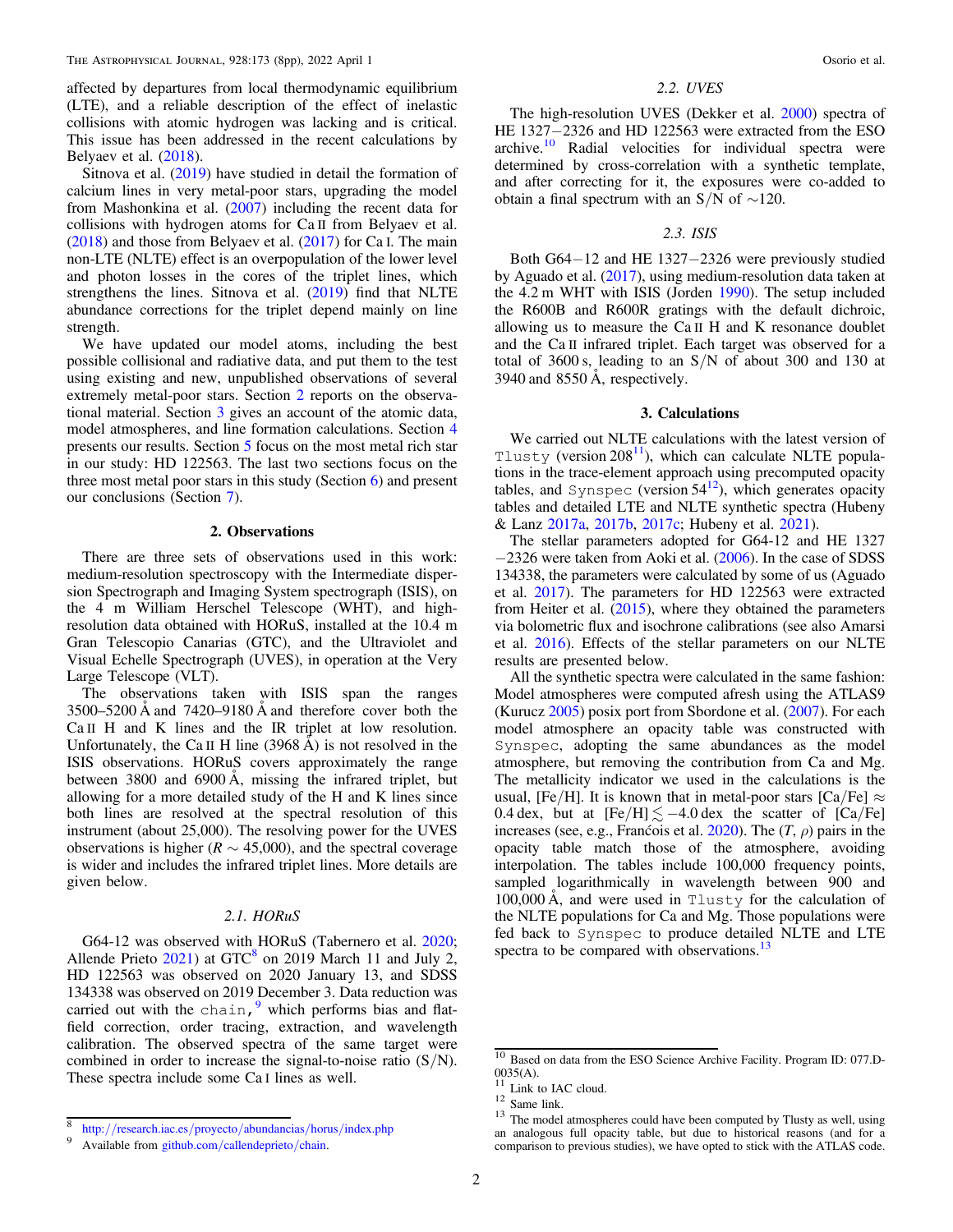<span id="page-2-0"></span>

|              |              | $T_{\rm eff}$ | $\log g$          | [Fe/H] | [C/Fe] | [O/Fe] | $v_{\text{turb}}$ | Parameters Source      |
|--------------|--------------|---------------|-------------------|--------|--------|--------|-------------------|------------------------|
| Target       | Instrument   | (K)           | $\rm \sim s^{-1}$ | (dex)  | (dex)  | (dex)  | $(km s^{-1})$     |                        |
| G64-12       | ISIS/HORuS   | 6390          | 4.4               | $-3.2$ | 1.0    | 1.0    | 1.6               | Aoki et al. (2006)     |
| SDSS 134338  | <b>HORuS</b> | 5888          | 4.1               | $-3.3$ | 1.0    | 1.0    | 1.5               | Aguado et al. $(2017)$ |
| HE 1327-2326 | ISIS/UVES    | 6180          | 3.7               | $-5.6$ | 4.0    | 3.0    | 1.7               | Aoki et al. (2006)     |
| HD 122563    | <b>UVES</b>  | 4587          | 1.6               | $-2.6$ | 1.0    | 1.0    | 1.0               | Amarsi et al. (2016)   |

Table 1 Stellar Parameters for the Synthetic Atmospheric Models Used in Our Comparison with Observations

#### 3.1. Model Atom

We adopted the model atom described in Osorio et al. ([2019](#page-7-0)), with updates in the hydrogen interactions with Ca I and II presented by Belyaev et al. ([2018](#page-6-0)). This update includes charge exchange between protons and calcium atoms and between H and singly ionized calcium.

The model atom has 66 levels for Ca I, 24 for Ca II, and the ground level of Ca III. These figures are different from those presented in Osorio et al. ([2019](#page-7-0)) since, for this run, we merged all fine-structure components into single levels. This saves computing time without degrading accuracy.<sup>14</sup>

The radiative data used were the same as in Osorio et al. ([2019](#page-7-0)). The transitions involving fine-structure components were merged accordingly (see Osorio et al. [2019,](#page-7-0) Section 2.1). This leads to 912 and 89 bound−bound transitions for Ca I and Ca II, respectively.

The electron collisional data are the same as in Osorio et al. ([2019](#page-7-0)), i.e., Cox ([2000](#page-7-0)), Bely & van Regemorter ([1970](#page-6-0)), Vrinceanu ([2005](#page-7-0)) for electron collisional ionization, while for electron collisional excitation we adopted Zatsarinny et al. ([2019](#page-7-0)) and Seaton ([1962](#page-7-0)) for Ca I and Meléndez et al. ([2007](#page-7-0)) and Burgess et al. ([1977](#page-6-0)) for Ca II.

In Osorio et al. ([2019](#page-7-0)), hydrogen collisions were considered only for Ca I and neglected for Ca II. For Ca I + H, they used Barklem ([2016,](#page-6-0) [2017](#page-6-0)) and Kaulakys ([1986](#page-7-0)). In this work we also implemented charge exchange between Ca I and excited  $H(n = 2)$ , hydrogen collisional excitation of Ca II (for transitions involving levels up to  $4f^2F^*$ , and charge exchange with Ca II,

### $Ca II + H \Longleftrightarrow Ca III + H^{-}$ .

These new data come from Belyaev et al. ([2018](#page-6-0)). The importance for this work of these new processes lies in the fact that we focus our study on Ca II features, and the new collisional data directly affect the statistical balance of the levels involved in these transitions.

We also studied Mg and Ca interspecies NLTE effects by simultaneously calculating NLTE populations of Mg and Ca (neutral and singly ionized), as in Osorio et al. ([2020](#page-7-0)).

### 4. Results

For the three most metal-poor stars studied in this work, assuming LTE leads to overestimated calcium abundances. NLTE effects strengthen the Ca II lines, making their detection easier at lower calcium abundances. We also found negligible interspecies NLTE effects between calcium and magnesium. Only for the coolest model (SDSS 134338,  $T_{\text{eff}} = 5888 \text{ K}$ ) are the populations of the highest levels of Ca II and the ground level of Ca III perturbed by a few percent owing to NLTE effects of Mg in the outermost atmospheric layers. Our observations do not include lines of Ca II involving those levels, but interspecies effects with other ions should be studied.

Using the HORuS observations of G64-12, we derived the calcium abundance in this star from three transitions: the Ca II H and K lines and Ca I  $\lambda$ 4[2](#page-4-0)27 (see Table 2). The first thing to notice is the consistency between the Ca I and Ca II NLTE abundances. In the LTE case, the abundances from the Ca II resonance doublet are  $\approx 0.1$  dex greater than the values from the Ca I  $\lambda$ 4227 transition.

We studied the effects of spectral resolution on the derived LTE abundances and NLTE abundance corrections for G64-12 and SDSS 134338. At the resolving power of HORuS  $(R = 25,000)$ , the best-fitting NLTE profile for the Ca II K line reproduces more closely the observations than the LTE one. This is no longer the case at the lower resolution of the ISIS data, which are fit equally well in LTE and NLTE. The NLTE correction for this line doubles between HORuS and ISIS resolution: while the NLTE abundances derived from fitting the line profile are the same, the inferred LTE abundance increases between the HORuS and the ISIS best fittings. This is simply the result of lower resolution spreading the NLTE effects affecting the line core over a wider range of frequencies, enhancing the systematic error in the LTE-based abundance.

### 5. Formation Depth and Line Formation, the Case of HD 122563

We included HD 122563 in the analysis, the most metal-rich star in our sample, as illustrated in Table 1. We found that the core of Ca II H and K, Ca I λ4227, and the Ca II IR triplet lines form at layers beyond the limits of our model atmospheres  $(log(\tau_{\text{ross}}) = -6)$ , and special care must be taken for the derived abundances from these lines.

The core of the H and K and the  $\lambda$ 4227 lines form at the top layers of our model atmospheres, but we expect those regions to be less realistic owing to NLTE effects on the structure of the atmospheres and temperature inversions that are not accounted for in standard models of late-type stellar atmospheres.

The dependency of the calculated line profile on the extension of the model atmosphere used in the calculation is most clear in the Ca I λ4227 line, shown in the middle panel of Figure [1.](#page-3-0) The core of this line is formed at  $\log \tau_{\text{ross}} \sim -6.0$  in LTE and at  $\log \tau_{\text{ross}} \sim -4.5$  in NLTE. The gf-value of this particular line comes from Hulpke et al. ([1964](#page-7-0)) with an error of around 3% (0.013 dex for log *gf* ), which cannot explain the difference between the synthetic profile and observations.

NLTE corrections of strong lines computed by comparison of equivalent widths are sensitive to the extent of the stellar atmosphere because the core of the LTE profile of strong lines

 $14$  The calculations in Osorio et al. ([2019](#page-7-0)) and other works showed that NLTE populations of fine-structure components of the same level share nearly identical departures from LTE and can be treated as a single level.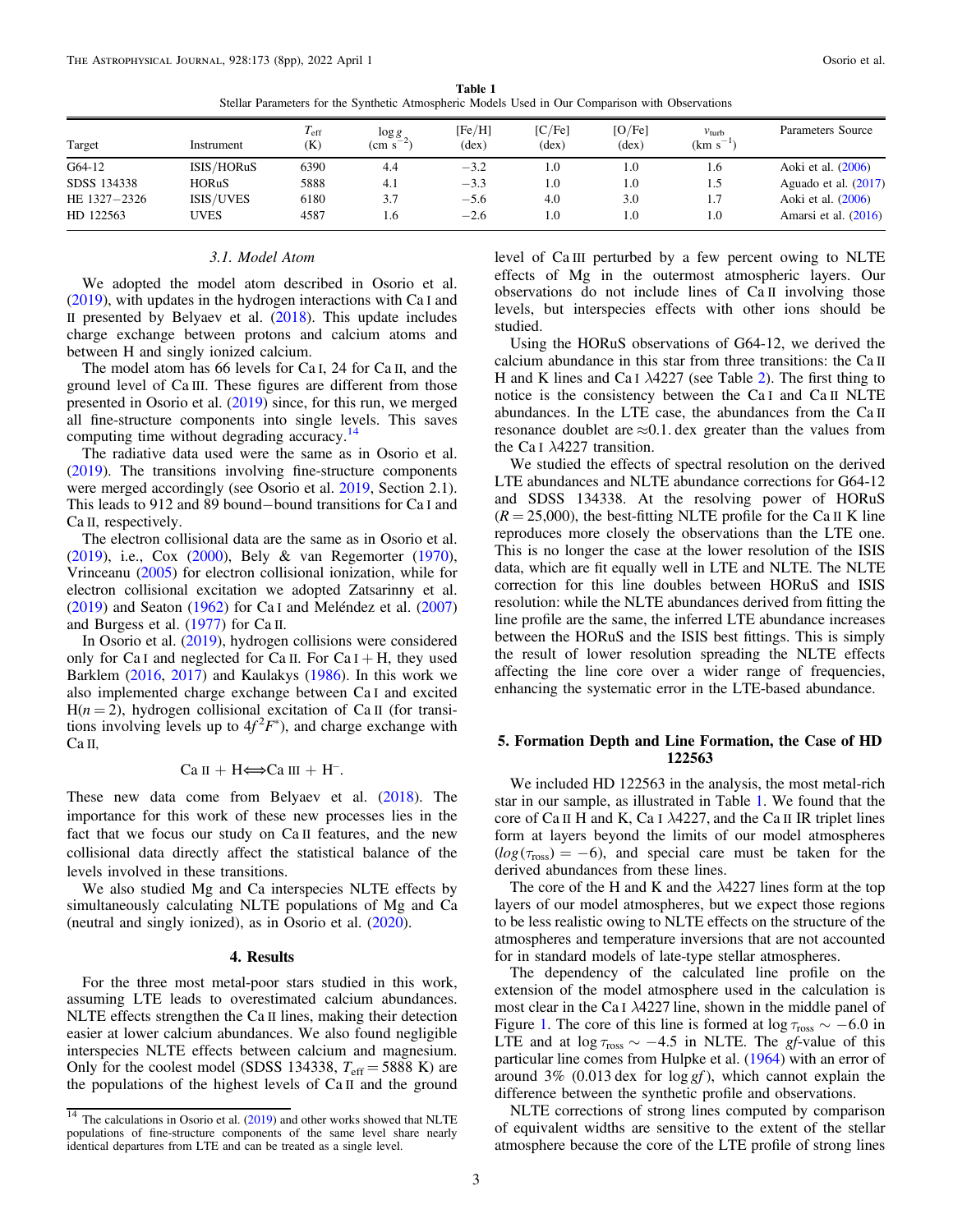<span id="page-3-0"></span>

Figure 1. Comparison between UVES observations of HD 122563 and the best-fit LTE (red) and NLTE (blue) spectra for the Ca II K line (top), the Ca <sup>I</sup> λ4226 (middle), and the IR triplet member Ca II λ8498 line (bottom). Solid lines use an extended model atmosphere (min  $\log \tau_{\text{ross}} = -8.0$ ); light dashed lines go up to the standard depth (min  $\log \tau_{\text{ross}} = -5.0$ ).

gets deeper with more extended atmospheres, which does not happen with the NLTE profile.

It is known that the LTE approximation gradually loses validity with atmospheric height until it is no longer useful in the highest layers. Lines with weak wings and with cores that form at very high atmospheric layers (like the Ca I  $\lambda$ 4227 line) should not be used for abundance determination because the region where the core forms is not modeled correctly owing to the extension of the model atmosphere and problems in the modeling of the highest layers of cool stellar atmospheres. These problems appear in both 1D and 3D atmospheric models.

### 6. Most Extreme Metal-poor Stars

For the other stars in this study, the cores of the Ca II H and K, the Ca I λ4227, and the Ca II IR triplet lines do not form at



Figure 2. Comparison of the Ca II  $\lambda$ 3934 and Ca II  $\lambda$ 3969 (H and K) lines between HORuS observations of G64-12 (circles) and the best LTE (red) and NLTE (blue) fit. The Ca abundance used for each calculation is in the legend.

the highest layers, and therefore the differences between the LTE and NLTE line profiles cannot be attributed to the extent of the model atmospheres.

### 6.1. Ca II H and K Lines

The Ca II resonance lines are resolved in the HORuS observations of G64-12. The line profiles are nicely reproduced in NLTE, while in LTE the models miss absorption in the line cores, as illustrated in Figure 2.

The Ca I λ4266 line has been reported to give discrepant abundances compared to other Ca I lines when the line is strong (with an equivalent width  $W_{\lambda} > 50$  mÅ; Mashonkina et al. [2007,](#page-7-0) [2017](#page-7-0); Sitnova et al. [2019](#page-7-0)). This disagreement was reported in both LTE and NLTE analyses. We do not find this issue in our analysis of G64-12, where  $W_{\lambda} \simeq 100 \text{ mA}$ . We derive an NLTE abundance correction of 0.1 dex, and our NLTE determination is consistent with the values from the other calcium lines, as can seen in Table [2.](#page-4-0) We believe that the reported discrepancy is related to the limited extension of the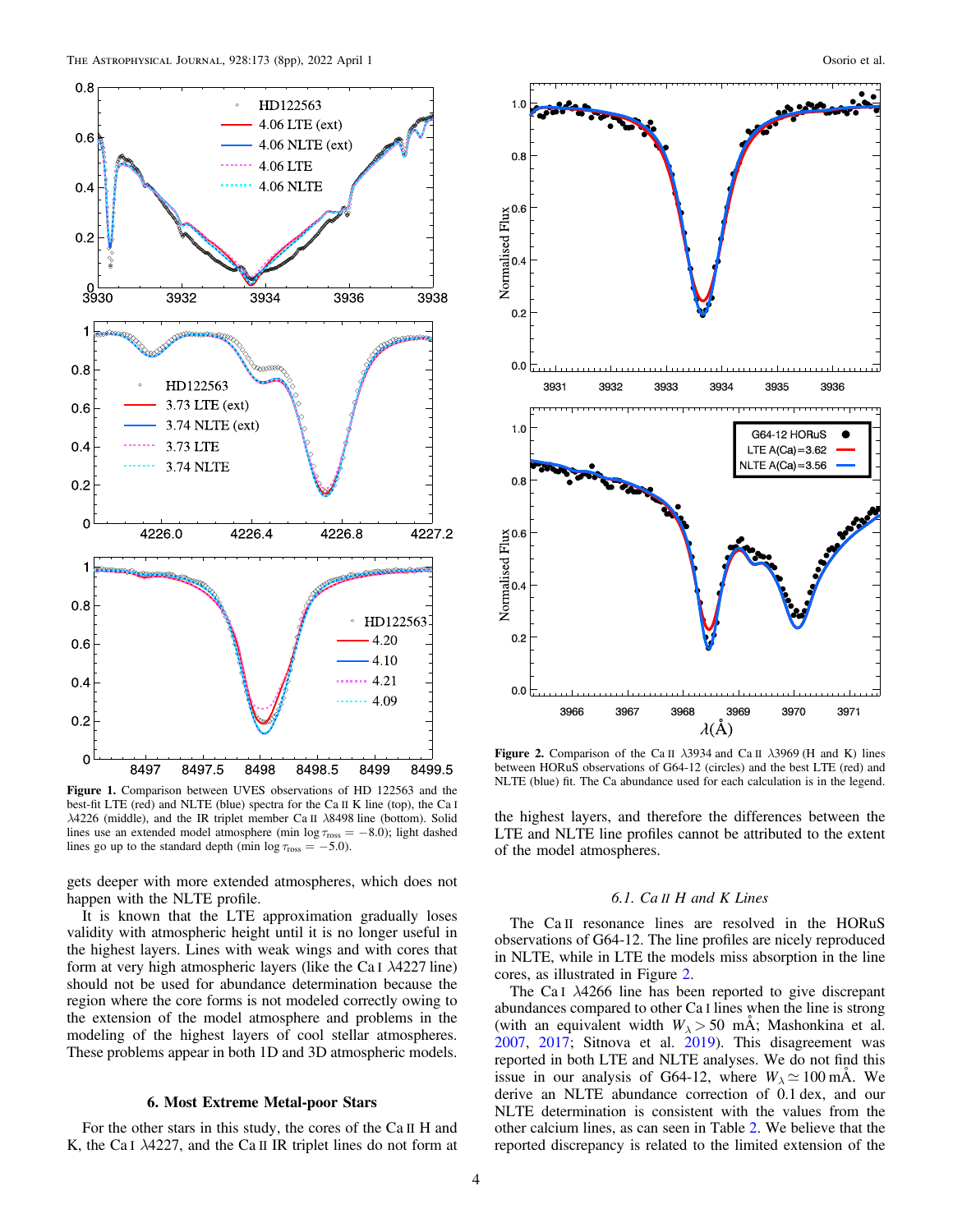Table 2 Calcium Abundances Inferred for Our Target Stars from the Individual Transitions

<span id="page-4-0"></span>

|                                                    |                                              | Ca II $\lambda$ 3934                         |                      | Ca II $\lambda$ 3968 |                                  | Ca I $\lambda$ 4227              |                                  | Ca II $\lambda$ 8497             |                                  | Са п 8542                        |                      | Са II 8662           |
|----------------------------------------------------|----------------------------------------------|----------------------------------------------|----------------------|----------------------|----------------------------------|----------------------------------|----------------------------------|----------------------------------|----------------------------------|----------------------------------|----------------------|----------------------|
| Star                                               | LTE                                          | <b>NLTE</b>                                  | LTE                  | <b>NLTE</b>          | LTE                              | <b>NLTE</b>                      | <b>LTE</b>                       | <b>NLTE</b>                      | <b>LTE</b>                       | <b>NLTE</b>                      | LTE                  | <b>NLTE</b>          |
| HD 122563<br>G64-12<br>SDSS 134338<br>HE 1327-2326 | 4.06(05)<br>3.64(06)<br>3.42(04)<br>1.31(11) | 4.06(04)<br>3.60(04)<br>3.41(03)<br>1.15(09) | 3.66(09)<br>1.32(30) | 3.57(06)<br>1.11(21) | 3.73(05)<br>3.53(12)<br>3.35(07) | 3.74(05)<br>3.63(09)<br>3.40(07) | 4.20(05)<br>4.08(12)<br>3.82(08) | 4.10(04)<br>3.63(09)<br>3.38(06) | 4.04(10)<br>3.80(06)<br>1.22(24) | 3.61(11)<br>3.41(06)<br>1.16(19) | 4.11(10)<br>3.85(11) | 3.64(12)<br>3.42(11) |



Figure 3. Ca LTE and NLTE synthetic profile vs. observations with ISIS ( $R = 2000$ ; left) and UVES ( $R = 40,000$ ; right) of the Ca II K line in HE 1327–2326. The inner plot in the left panel is a zoom-in on the Ca II λ3930 line and the ISIS observations. The Ca abundances used in the synthetic spectra calculations are written in the legends.

atmospheric models used by Mashonkina et al. ([2007](#page-7-0), [2017](#page-7-0)) and Sitnova et al. ([2019](#page-7-0)). The core of the resonance lines forms in very high layers of the photosphere, and the Kurucz model atmospheres we adopt typically reach optical depths two orders of magnitude smaller than the MARCS model atmospheres used in those previous studies, as discussed by Osorio et al. ([2019](#page-7-0)).

At the resolving power of HORuS, we cannot find signs of contamination from the ISM in the spectra of G64-12. For this star the Ca II resonance lines and the IR triplet treated in NLTE lead to consistent calcium abundances, while an LTE analysis of the triplet results in a discrepancy of 0.4 dex.

The UVES observations of HE 1327 show at least three lines blueshifted from the stellar Ca II H and K lines, as illustrated for the K line in the right panel of Figure 3. The LTE and NLTE best fittings for these lines give an NLTE abundance correction<sup>15</sup> of  $-0.15$  dex for this star. At the lower resolution of the ISIS data, the interstellar components are blended with the stellar K line (left panel). Ignoring the ISM contribution would lead to a higher calcium abundance by more than 1.0 dex.

The dotted line in the left panel of Figure 3 shows the NLTE line profile of the K line using the NLTE abundance derived from the UVES observations (right panel) at the resolution of ISIS. By looking at the UVES observations, one would expect the  $W_{\lambda}$  of the resulting blend at ISIS resolution to have around twice the value of the stellar component alone. If the K line were in the linear region of the curve of growth in this star, we would expect an increase in abundance of ∼0.5 dex. The strength of the line at the resolution of UVES shows that this line is saturated.

## 6.2. Ca II IR Triplet

The IR triplet lines do not suffer from ISM contamination, but the levels involved in the IR triplet transitions  $(3d^2D-4p^2P^o)$ , the first two excited levels of Ca II, are more suitable to exhibit populations that differ from LTE predictions. There are ISIS observations of these lines for all three stars studied in this work. The LTE and NLTE values are significantly different, and in all cases our derived NLTE abundances exhibit less dispersion than the LTE ones.

The NLTE corrections for the IR triplet in G64-12 and SDSS 134338 are ∼−0.4 dex. The NLTE abundances are consistent with those from other calcium lines. In contrast, the derived LTE abundances for these lines are higher.

There are multiple factors that complicate the abundance determination from the Ca II IR triplet lines. Two of those lines ( $\lambda$  $\lambda$ 8497, 8662) are on the blue wings of hydrogen lines that are stronger than the calcium lines. The limited  $S/N$  of the ISIS data makes the same two lines lie within the noise level. Thus, for HE 1327, we derived the calcium abundance only from the λ8542 line. The NLTE abundance correction in this case is small, about 0.05 dex.

We performed NLTE calculations on a small grid (4500  $K \leq T_{\text{eff}} \leq 6000 \text{ K}, \ \Delta = 500 \text{ K}; \ 1.0 \leq \log g \leq 4.0, \ \Delta = 1.0$ dex;  $-6.0$  dex < [Fe/H] <  $-2.5$  dex,  $\Delta = 0.5$  dex) and present together with this work abundance corrections  $\Delta A(Ca)$  for the triplet IR lines (see Table [3](#page-5-0)).

 $\frac{15}{15}$  Defined here as  $\Delta A(Ca) = A(Ca)_{NLTE} - A(Ca)_{LTE}$ .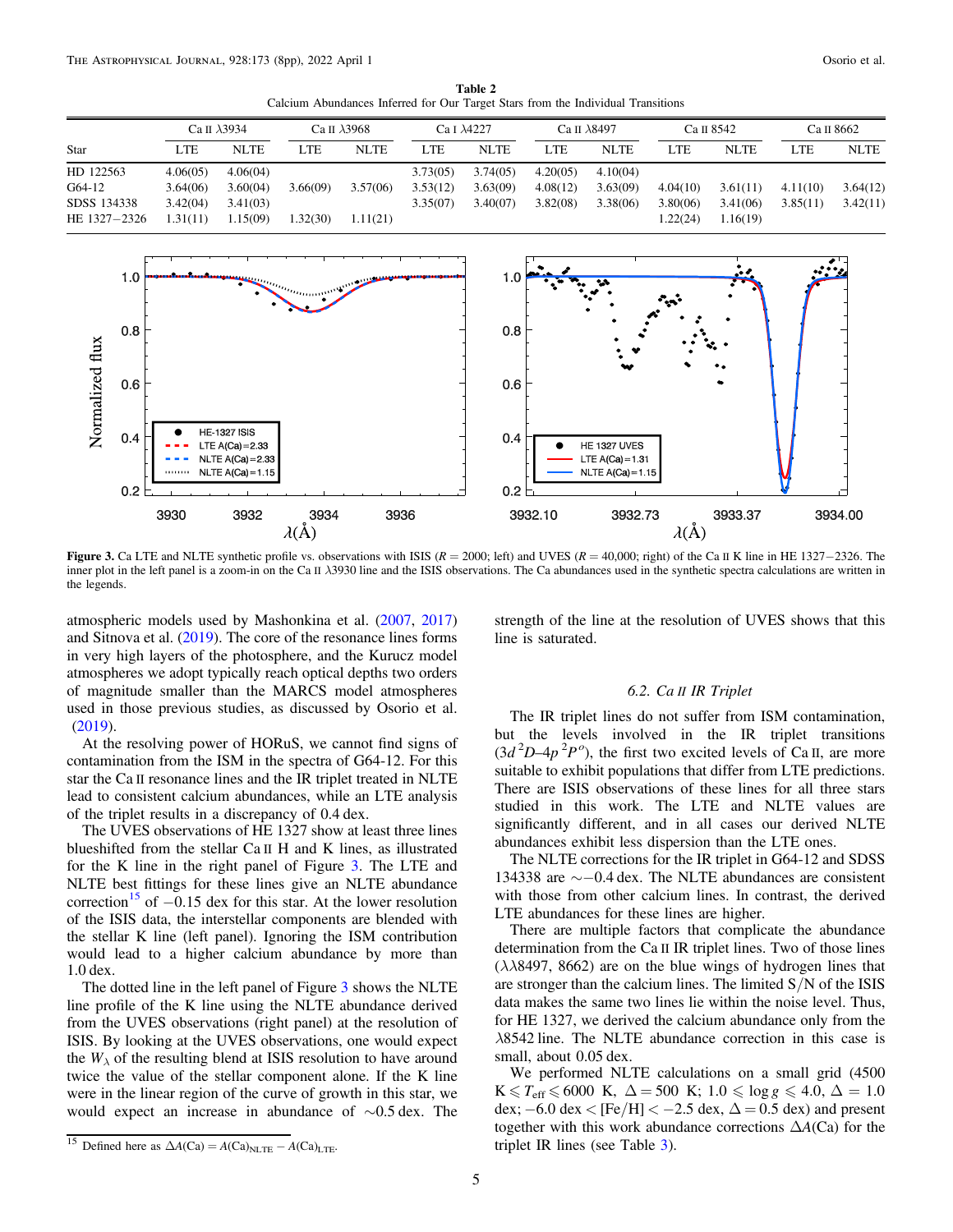<span id="page-5-0"></span>Table 3 NLTE Abundance Co

 $5500$  1.0  $-5.0$   $-0.301$   $-0.600$   $-0.544$ 

| Table 3<br>NLTE Abundance Corrections of Ca Derived from the Three Lines of the Ca II<br>IR Triplet for a Small Grid |            |                  |                      |                      |                      | Table 3<br>(Continued) |            |                  |                      |                      |                      |  |
|----------------------------------------------------------------------------------------------------------------------|------------|------------------|----------------------|----------------------|----------------------|------------------------|------------|------------------|----------------------|----------------------|----------------------|--|
|                                                                                                                      |            | Fe/H             | 8498 Å               | 8542 Å               | 8662 A               | $T_{\rm eff}$          | $\log g$   | Fe/H             | 8498 Å               | 8542 Å               | 8662 Å               |  |
| $T_{\rm eff}$                                                                                                        | $\log g$   |                  |                      |                      |                      | 5500                   | 1.0        | $-5.5$           | $-0.255$             | $-0.628$             | $-0.557$             |  |
| 4500                                                                                                                 | 1.0        | $-2.5$           | $-0.171$             | $-0.224$             | $-0.175$             | 5500                   | 1.0        | $-6.0$           | $-0.196$             | $-0.516$             | $-0.407$             |  |
| 4500                                                                                                                 | 1.0        | $-3.0$           | $-0.158$             | $-0.122$             | $-0.135$             | 5500                   | 2.0        | $-2.5$           | $-0.363$             | $-0.302$             | $-0.341$             |  |
| 4500                                                                                                                 | 1.0        | $-3.5$           | $-0.152$             | $-0.114$             | $-0.140$             | 5500                   | 2.0        | $-3.0$           | $-0.377$             | $-0.342$             | $-0.390$             |  |
| 4500<br>4500                                                                                                         | 1.0<br>1.0 | $-4.0$<br>$-4.5$ | $-0.222$<br>$-0.276$ | $-0.191$<br>$-0.298$ | $-0.213$<br>$-0.311$ | 5500                   | 2.0        | $-3.5$           | $-0.375$             | $-0.414$             | $-0.440$             |  |
| 4500                                                                                                                 | 1.0        | $-5.0$           | $-0.349$             | $-0.430$             | $-0.424$             | 5500                   | 2.0        | $-4.0$           | $-0.333$             | $-0.491$             | $-0.492$             |  |
| 4500                                                                                                                 | 1.0        | $-5.5$           | $-0.412$             | $-0.554$             | $-0.526$             | 5500                   | 2.0        | $-4.5$           | $-0.292$             | $-0.565$             | $-0.521$             |  |
| 4500                                                                                                                 | 1.0        | $-6.0$           | $-0.383$             | $-0.609$             | $-0.575$             | 5500                   | 2.0        | $-5.0$           | $-0.230$             | $-0.587$             | $-0.521$             |  |
| 4500                                                                                                                 | 2.0        | $-2.5$           | $-0.195$             | $-0.290$             | $-0.222$             | 5500<br>5500           | 2.0<br>2.0 | $-5.5$<br>$-6.0$ | $-0.179$             | $-0.536$<br>$-0.317$ | $-0.438$<br>$-0.231$ |  |
| 4500                                                                                                                 | 2.0        | $-3.0$           | $-0.155$             | $-0.143$             | $-0.146$             | 5500                   | 3.0        | $-2.5$           | $-0.140$<br>$-0.350$ | $-0.318$             | $-0.345$             |  |
| 4500                                                                                                                 | 2.0        | $-3.5$           | $-0.112$             | $-0.083$             | $-0.100$             | 5500                   | 3.0        | $-3.0$           | $-0.383$             | $-0.345$             | $-0.383$             |  |
| 4500                                                                                                                 | 2.0        | $-4.0$           | $-0.202$             | $-0.159$             | $-0.183$             | 5500                   | 3.0        | $-3.5$           | $-0.380$             | $-0.404$             | $-0.430$             |  |
| 4500                                                                                                                 | 2.0        | $-4.5$           | $-0.246$             | $-0.247$             | $-0.262$             | 5500                   | 3.0        | $-4.0$           | $-0.329$             | $-0.473$             | $-0.471$             |  |
| 4500                                                                                                                 | 2.0        | $-5.0$           | $-0.291$             | $-0.353$             | $-0.349$             | 5500                   | 3.0        | $-4.5$           | $-0.222$             | $-0.505$             | $-0.463$             |  |
| 4500                                                                                                                 | 2.0        | $-5.5$           | $-0.295$             | $-0.454$             | $-0.436$             | 5500                   | 3.0        | $-5.0$           | $-0.143$             | $-0.481$             | $-0.407$             |  |
| 4500                                                                                                                 | 2.0        | $-6.0$           | $-0.283$             | $-0.499$             | $-0.454$             | 5500                   | 3.0        | $-5.5$           | $-0.118$             | $-0.337$             | $-0.236$             |  |
| 4500                                                                                                                 | 3.0        | $-2.5$           | $-0.208$             | $-0.423$             | $-0.293$             | 5500                   | 3.0        | $-6.0$           | $-0.093$             | $-0.157$             | $-0.123$             |  |
| 4500                                                                                                                 | 3.0        | $-3.0$           | $-0.161$             | $-0.201$             | $-0.180$             | 5500                   | 4.0        | $-2.5$           | $-0.279$             | $-0.306$             | $-0.296$             |  |
| 4500                                                                                                                 | 3.0        | $-3.5$           | $-0.160$             | $-0.148$             | $-0.157$             | 5500                   | 4.0        | $-3.0$           | $-0.301$             | $-0.287$             | $-0.303$             |  |
| 4500                                                                                                                 | 3.0        | $-4.0$           | $-0.188$             | $-0.168$             | $-0.180$             | 5500                   | 4.0        | $-3.5$           | $-0.294$             | $-0.311$             | $-0.326$             |  |
| 4500                                                                                                                 | 3.0        | $-4.5$           | $-0.218$             | $-0.226$             | $-0.233$             | 5500                   | 4.0        | $-4.0$           | $-0.226$             | $-0.346$             | $-0.340$             |  |
| 4500                                                                                                                 | 3.0        | $-5.0$           | $-0.223$             | $-0.297$<br>$-0.354$ | $-0.293$<br>$-0.327$ | 5500                   | 4.0        | $-4.5$           | $-0.113$             | $-0.346$             | $-0.305$             |  |
| 4500                                                                                                                 | 3.0        | $-5.5$           | $-0.220$<br>$-0.222$ | $-0.323$             | $-0.278$             | 5500                   | 4.0        | $-5.0$           | $-0.075$             | $-0.266$             | $-0.189$             |  |
| 4500<br>4500                                                                                                         | 3.0<br>4.0 | $-6.0$<br>$-2.5$ | $-0.232$             | $-0.546$             | $-0.371$             | 5500                   | 4.0        | $-5.5$           | $-0.056$             | $-0.119$             | $-0.085$             |  |
| 4500                                                                                                                 | 4.0        | $-3.0$           | $-0.178$             | $-0.281$             | $-0.234$             | 5500                   | 4.0        | $-6.0$           | $-0.034$             | $-0.055$             | $-0.041$             |  |
| 5000                                                                                                                 | 1.0        | $-2.5$           | $-0.272$             | $-0.248$             | $-0.244$             | 6000                   | 2.0        | $-2.5$           | $-0.386$             | $-0.340$             | $-0.395$             |  |
| 5000                                                                                                                 | 1.0        | $-3.0$           | $-0.280$             | $-0.214$             | $-0.253$             | 6000                   | 2.0        | $-3.0$           | $-0.397$             | $-0.419$             | $-0.466$             |  |
| 5000                                                                                                                 | 1.0        | $-3.5$           | $-0.283$             | $-0.255$             | $-0.292$             | 6000                   | 2.0        | $-3.5$           | $-0.370$             | $-0.502$             | $-0.523$             |  |
| 5000                                                                                                                 | 1.0        | $-4.0$           | $-0.293$             | $-0.337$             | $-0.351$             | 6000                   | 2.0        | $-4.0$           | $-0.320$             | $-0.577$             | $-0.561$             |  |
| 5000                                                                                                                 | 1.0        | $-4.5$           | $-0.287$             | $-0.427$             | $-0.418$             | 6000<br>6000           | 2.0<br>2.0 | $-4.5$<br>$-5.0$ | $-0.265$<br>$-0.201$ | $-0.627$<br>$-0.624$ | $-0.568$<br>$-0.548$ |  |
| 5000                                                                                                                 | 1.0        | $-5.0$           | $-0.348$             | $-0.560$             | $-0.522$             | 6000                   | 2.0        | $-5.5$           | $-0.142$             | $-0.455$             | $-0.342$             |  |
| 5000                                                                                                                 | 1.0        | $-5.5$           | $-0.336$             | $-0.624$             | $-0.571$             | 6000                   | 2.0        | $-6.0$           | $-0.098$             | $-0.200$             | $-0.154$             |  |
| 5000                                                                                                                 | 1.0        | $-6.0$           | $-0.276$             | $-0.610$             | $-0.537$             | 6000                   | 3.0        | $-2.5$           | $-0.398$             | $-0.364$             | $-0.417$             |  |
| 5000                                                                                                                 | 2.0        | $-2.5$           | $-0.310$             | $-0.294$             | $-0.294$             | 6000                   | 3.0        | $-3.0$           | $-0.419$             | $-0.442$             | $-0.481$             |  |
| 5000                                                                                                                 | 2.0        | $-3.0$           | $-0.318$             | $-0.261$             | $-0.303$             | 6000                   | 3.0        | $-3.5$           | $-0.383$             | $-0.525$             | $-0.544$             |  |
| 5000                                                                                                                 | 2.0        | $-3.5$           | $-0.329$             | $-0.296$             | $-0.331$             | 6000                   | 3.0        | $-4.0$           | $-0.312$             | $-0.592$             | $-0.561$             |  |
| 5000                                                                                                                 | 2.0        | $-4.0$           | $-0.317$             | $-0.364$             | $-0.382$             | 6000                   | 3.0        | $-4.5$           | $-0.199$             | $-0.589$             | $-0.521$             |  |
| 5000                                                                                                                 | 2.0        | $-4.5$           | $-0.302$             | $-0.458$             | $-0.444$             | 6000                   | 3.0        | $-5.0$           | $-0.143$             | $-0.514$             | $-0.407$             |  |
| 5000                                                                                                                 | 2.0        | $-5.0$           | $-0.271$             | $-0.523$             | $-0.479$             | 6000                   | 3.0        | $-5.5$           | $-0.100$             | $-0.253$             | $-0.179$             |  |
| 5000                                                                                                                 | 2.0        | $-5.5$           | $-0.220$             | $-0.544$             | $-0.481$             | 6000                   | 3.0        | $-6.0$           | $-0.061$             | $-0.101$             | $-0.083$             |  |
| 5000                                                                                                                 | 2.0        | $-6.0$           | $-0.194$             | $-0.456$             | $-0.352$             | 6000                   | 4.0        | $-2.5$           | $-0.321$             | $-0.312$             | $-0.335$             |  |
| 5000<br>5000                                                                                                         | 3.0<br>3.0 | $-2.5$<br>$-3.0$ | $-0.283$<br>$-0.288$ | $-0.344$<br>$-0.259$ | $-0.304$<br>$-0.279$ | 6000                   | 4.0        | $-3.0$           | $-0.342$             | $-0.362$             | $-0.385$             |  |
| 5000                                                                                                                 | 3.0        | $-3.5$           | $-0.297$             | $-0.260$             | $-0.287$             | 6000                   | 4.0        | $-3.5$           | $-0.316$             | $-0.429$             | $-0.435$             |  |
| 5000                                                                                                                 | 3.0        | $-4.0$           | $-0.280$             | $-0.303$             | $-0.318$             | 6000                   | 4.0        | $-4.0$           | $-0.216$             | $-0.470$             | $-0.438$             |  |
| 5000                                                                                                                 | 3.0        | $-4.5$           | $-0.227$             | $-0.361$             | $-0.349$             | 6000                   | 4.0        | $-4.5$           | $-0.117$             | $-0.432$             | $-0.354$             |  |
| 5000                                                                                                                 | 3.0        | $-5.0$           | $-0.154$             | $-0.395$             | $-0.357$             | 6000                   | 4.0        | $-5.0$           | $-0.088$             | $-0.283$             | $-0.192$             |  |
| 5000                                                                                                                 | $3.0\,$    | $-5.5$           | $-0.136$             | $-0.366$             | $-0.285$             | 6000                   | 4.0        | $-5.5$           | $-0.056$             | $-0.107$             | $-0.080$             |  |
| 5000                                                                                                                 | 3.0        | $-6.0$           | $-0.131$             | $-0.233$             | $-0.179$             | 6000<br>6500           | 4.0        | $-6.0$           | $-0.016$             | $-0.033$             | $-0.022$             |  |
| 5000                                                                                                                 | 4.0        | $-2.5$           | $-0.240$             | $-0.422$             | $-0.314$             | 6500                   | 3.0<br>3.0 | $-2.5$<br>$-3.0$ | $-0.407$<br>$-0.395$ | $-0.430$<br>$-0.524$ | $-0.494$<br>$-0.570$ |  |
| 5000                                                                                                                 | 4.0        | $-3.0$           | $-0.228$             | $-0.252$             | $-0.243$             | 6500                   | 3.0        | $-3.5$           | $-0.345$             | $-0.609$             | $-0.618$             |  |
| 5000                                                                                                                 | 4.0        | $-3.5$           | $-0.223$             | $-0.220$             | $-0.228$             | 6500                   | 3.0        | $-4.0$           | $-0.271$             | $-0.658$             | $-0.612$             |  |
| 5000                                                                                                                 | 4.0        | $-4.0$           | $-0.047$             | $-0.080$             | $-0.070$             | 6500                   | 3.0        | $-4.5$           | $-0.178$             | $-0.630$             | $-0.554$             |  |
| 5000                                                                                                                 | 4.0        | $-4.5$           | $-0.127$             | $-0.254$             | $-0.239$             | 6500                   | 3.0        | $-5.0$           | $-0.126$             | $-0.464$             | $-0.346$             |  |
| 5000                                                                                                                 | 4.0        | $-5.0$           | $-0.096$             | $-0.242$             | $-0.196$             | 6500                   | 3.0        | $-5.5$           | $-0.075$             | $-0.170$             | $-0.134$             |  |
| 5000                                                                                                                 | 4.0        | $-5.5$           | $-0.089$             | $-0.157$             | $-0.121$             | 6500                   | 3.0        | $-6.0$           | $-0.022$             | $-0.049$             | $-0.041$             |  |
| 5000                                                                                                                 | 4.0        | $-6.0$           | $-0.083$             | $-0.106$             | $-0.091$             | 6500                   | 4.0        | $-2.5$           | $-0.333$             | $-0.362$             | $-0.394$             |  |
| 5500                                                                                                                 | 1.0        | $-2.5$           | $-0.302$             | $-0.244$             | $-0.268$             | 6500                   | 4.0        | $-3.0$           | $-0.327$             | $-0.442$             | $-0.464$             |  |
| 5500                                                                                                                 | 1.0        | $-3.0$           | $-0.310$             | $-0.263$             | $-0.305$             | 6500                   | 4.0        | $-3.5$           | $-0.279$             | $-0.520$             | $-0.504$             |  |
| 5500                                                                                                                 | 1.0        | $-3.5$           | $-0.312$             | $-0.332$             | $-0.360$             | 6500                   | 4.0        | $-4.0$           | $-0.178$             | $-0.539$             | $-0.479$             |  |
| 5500                                                                                                                 | 1.0        | $-4.0$           | $-0.295$             | $-0.413$             | $-0.418$             | 6500                   | 4.0        | $-4.5$           | $-0.062$             | $-0.263$             | $-0.190$             |  |
| 5500                                                                                                                 | 1.0        | $-4.5$           | $-0.294$             | $-0.515$             | $-0.490$             | 6500                   | 4.0        | $-5.0$           | $-0.089$             | $-0.243$             | $-0.169$             |  |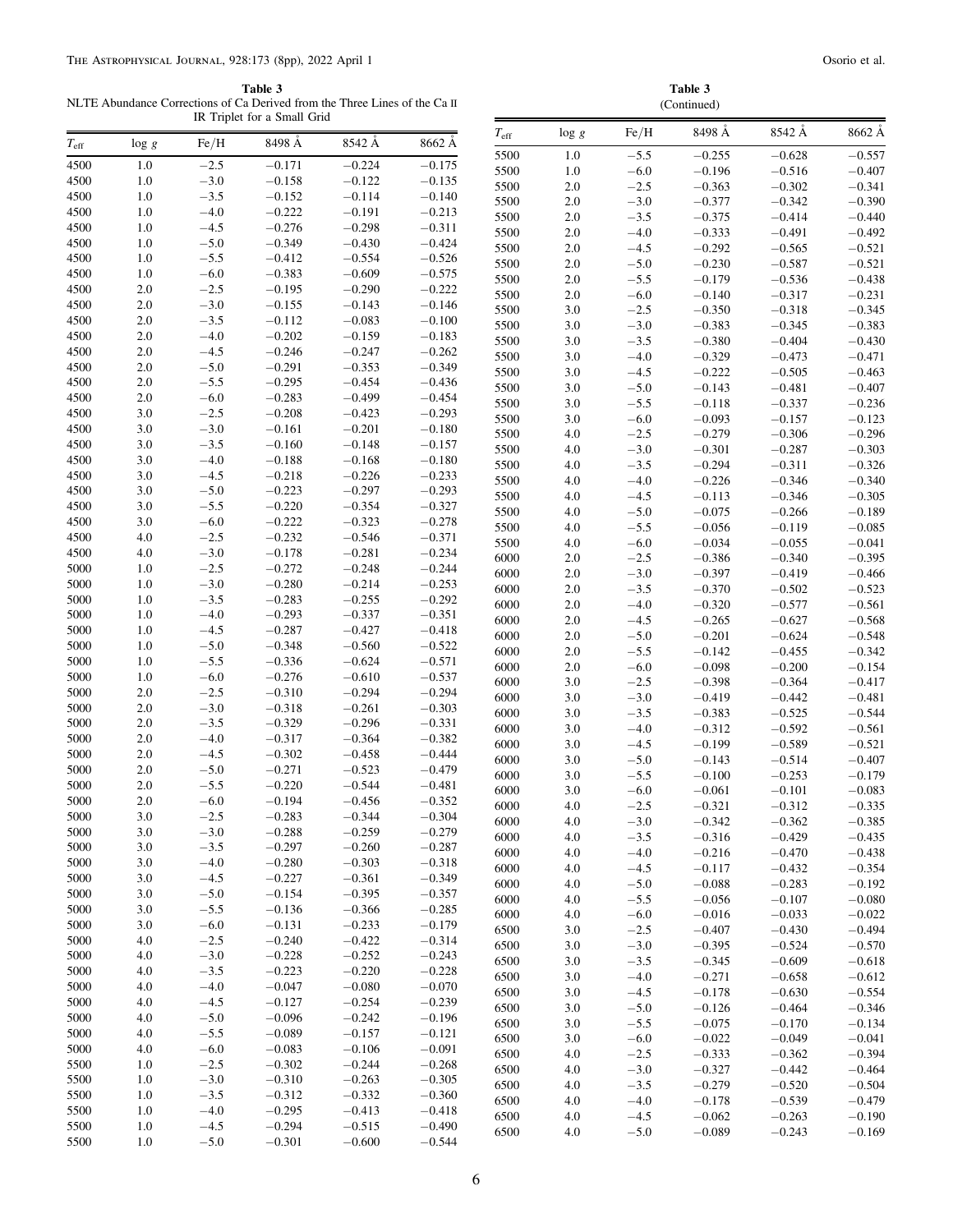| Table 3     |
|-------------|
| (Continued) |

<span id="page-6-0"></span>

|               |          |        | $\sqrt{2}$ |          |          |
|---------------|----------|--------|------------|----------|----------|
| $T_{\rm eff}$ | $\log g$ | Fe/H   | 8498 A     | 8542 A   | 8662 A   |
| 6500          | 4.0      | $-5.5$ | $-0.042$   | $-0.071$ | $-0.058$ |
| 6500          | 4.0      | $-6.0$ | 0.010      | $-0.004$ | 0.005    |
| 7000          | 4.0      | $-2.5$ | $-0.312$   | $-0.424$ | $-0.465$ |
| 7000          | 4.0      | $-3.0$ | $-0.282$   | $-0.509$ | $-0.523$ |
| 7000          | 4.0      | $-3.5$ | $-0.218$   | $-0.565$ | $-0.527$ |
| 7000          | 4.0      | $-4.0$ | $-0.112$   | $-0.462$ | $-0.396$ |
| 7000          | 4.0      | $-4.5$ | $-0.100$   | $-0.398$ | $-0.288$ |
| 7000          | 4.0      | $-5.0$ | $-0.073$   | $-0.176$ | $-0.136$ |
| 7000          | 4.0      | $-5.5$ | $-0.028$   | $-0.057$ | $-0.050$ |
| 7000          | 4.0      | $-6.0$ | 0.065      | 0.053    | 0.062    |

Note. The first three columns are  $T_{\text{eff}}$ , log *g*, and [Fe/H], respectively; the last three columns are the abundance corrections  $\Delta A(Ca)$  for each of the IR Ca II triplet lines.

### 7. Conclusions

Absorption produced in the ISM can lead to systematic errors in the determination of stellar abundances of calcium from the Ca II resonance lines. The Ca II IR triplet offers an alternative way of measuring the metallicity of these stars, free from ISM absorption, but afflicted by significant departures from LTE. Earlier analysis reported inconsistencies between the abundances derived from these transitions, as well as those from neutral calcium lines, and we consider whether recent updates in the data available for the relevant physical processes have improved the situation.

We perform Mg+Ca multispecies NLTE (NLTE-m) calculations, including the most relevant collisional processes. The new  $H + Ca<sup>+</sup>$  collisional data from Belyaev et al. (2018) do have significant effects on our NLTE calculations. NLTE effects strengthen the core of the Ca II infrared triplet lines, reducing the inferred abundance, and getting it into agreement with the values from the resonance lines, mostly free from NLTE effects, whenever the latter can be isolated from ISM contributions.

We conclude that our state-of-the-art NLTE calculations, similarly to those recently published by Sitnova et al. ([2019](#page-7-0)), are mature enough to standardize the use of the Ca II IR triplet to infer reliably the calcium abundance in very metal-poor stars from medium-resolution observations. Furthermore, we make public all the necessary data and tools for anyone to repeat and extend our calculations to any other star.

Together with this paper, we release scripts, line lists, model atoms, and the versions of Tlusty/Synspec deployed for this work (Hubeny et al. [2021](#page-7-0)). Additional calculations are possible by running these scripts.

This paper is focused on NLTE; however, it is well known that 3D effects can be important for the accurate inference of atmospheric parameters and the abundances of some species at low metallicity (Asplund 2005; Ruchti et al. [2013;](#page-7-0) Amarsi et al.

2016; Nordlander et al. [2019](#page-7-0)). G64-12 in particular was analyzed by Bergemann et al. (2012) in NLTE using MARCS and horizontally averaged 3D atmospheres, and this star and HD 122563 were studied by Amarsi et al. (2016) using full 3D NLTE. Serenelli et al. ([2013](#page-7-0)) include a useful discussion of the influence of LTE and NLTE model atmospheres in the Ca near-IR triplet lines at low metallicity.

Our conclusions, together with the actual data and tools to extend our calculations to other stars, have important

implications for the discovery of extremely metal-poor stars in the new future. As demonstrated in this paper, the triplet can be reliably used to infer stellar metallicities in these stars when departures from LTE are accounted for. In addition, Nordlander et al. ([2017](#page-7-0)) have shown that 3D effects are not likely to change the calcium abundances derived in 1D from Ca II lines in extremely metal-poor stars by more than 0.1 dex.

Several massive spectroscopic surveys of the Milky Way covering the Ca II infrared lines are underway or close to starting (SDSS, LAMOST, DESI, WEAVE, PFS, etc.). Next year the 3rd Gaia Data Release will make public millions of  $R \approx 11,500$  spectra covering the Ca II IR triplet. The tools presented in this paper can be used to mine with confidence these data for identifying new extremely metal-poor stars.

We thank the referee for his/her valuables remarks and suggestions during the referring process. Y.O., C.A.P., and J.I. G.H. acknowledge financial support from the Spanish Ministry of Science and Innovation (MICINN) under the FEDER Agreement INSIDE-OOCC (ICTS-2019-03-IAC-12) and from the Spanish MICINN project AYA2017-86389-P. D.A. thanks the Leverhulme Trust for financial support. D.A. acknowledges support from ERC Starting Grant NEFERTITI H2020/808240. Based on observations made with the William Herschel Telescope (WHT) and the Gran Telescopio Canarias (GTC), installed in the Spanish Observatorio del Roque de los Muchachos of the Instituto de Astrofísica de Canarias, on the island of La Palma.

### ORCID iDs

Yeisson Osorio **the [https:](https://orcid.org/0000-0001-5832-6933)**//orcid.org/[0000-0001-5832-6933](https://orcid.org/0000-0001-5832-6933) David S. Aguad[o](https://orcid.org/0000-0001-5200-3973) C[https:](https://orcid.org/0000-0001-5200-3973)//orcid.org/[0000-0001-5200-3973](https://orcid.org/0000-0001-5200-3973) Carlos Allende Prieto iD[https:](https://orcid.org/0000-0002-0084-572X)//orcid.org/[0000-0002-](https://orcid.org/0000-0002-0084-572X) [0084-572X](https://orcid.org/0000-0002-0084-572X)

Ivan Huben[y](https://orcid.org/0000-0001-8816-236X)  $\bullet$  [https:](https://orcid.org/0000-0001-8816-236X)//orcid.org/[0000-0001-8816-236X](https://orcid.org/0000-0001-8816-236X) Jonay I. González Hernández ilmetris: //orcid.org/[0000-0002-](https://orcid.org/0000-0002-0264-7356) [0264-7356](https://orcid.org/0000-0002-0264-7356)

#### References

- Aguado, D. S., Allende Prieto, C., González Hernández, J. I., et al. 2016, [A&A](https://doi.org/10.1051/0004-6361/201628371)[,](https://ui.adsabs.harvard.edu/abs/2016A&A...593A..10A/abstract) [593, A10](https://ui.adsabs.harvard.edu/abs/2016A&A...593A..10A/abstract)
- Aguado, D. S., Allende Prieto, C., González Hernández, J. I., & Rebolo, R. 2018a, [ApJL,](https://doi.org/10.3847/2041-8213/aaadb8) [854, L34](https://ui.adsabs.harvard.edu/abs/2018ApJ...854L..34A/abstract)
- Aguado, D. S., González Hernández, J. I., Allende Prieto, C., & Rebolo, R. 2017, [A&A](https://doi.org/10.1051/0004-6361/201730654), [605, A40](https://ui.adsabs.harvard.edu/abs/2017A&A...605A..40A/abstract)
- Aguado, D. S., González Hernández, J. I., Allende Prieto, C., & Rebolo, R. 2018b, [ApJL](https://doi.org/10.3847/2041-8213/aaa23a), [852, L20](https://ui.adsabs.harvard.edu/abs/2018ApJ...852L..20A/abstract)
- Allende Prieto, C. 2021, [NatAs,](https://doi.org/10.1038/s41550-020-01280-1) [5, 105](https://ui.adsabs.harvard.edu/abs/2021NatAs...5..105A/abstract)
- Amarsi, A. M., Lind, K., Asplund, M., Barklem, P. S., & Collet, R. 2016, [MNRAS](https://doi.org/10.1093/mnras/stw2077), [463, 1518](https://ui.adsabs.harvard.edu/abs/2016MNRAS.463.1518A/abstract)
- Aoki, W., Frebel, A., Christlieb, N., et al. 2006, [ApJ,](https://doi.org/10.1086/497906) [639, 897](https://ui.adsabs.harvard.edu/abs/2006ApJ...639..897A/abstract)
- Asplund, M. 2005, [ARA&A](https://doi.org/10.1146/annurev.astro.42.053102.134001), [43, 481](https://ui.adsabs.harvard.edu/abs/2005ARA&A..43..481A/abstract)
- Barklem, P. S. 2016, [PhRvA,](https://doi.org/10.1103/PhysRevA.93.042705) [93, 042705](https://ui.adsabs.harvard.edu/abs/2016PhRvA..93d2705B/abstract)
- Barklem, P. S. 2017, [PhRvA,](https://doi.org/10.1103/PhysRevA.95.069906) [95, 069906](https://ui.adsabs.harvard.edu/abs/2017PhRvA..95f9906B/abstract)
- Beers, T. C., Preston, G. W., & Shectman, S. A. 1985, [AJ](https://doi.org/10.1086/113917), [90, 2089](https://ui.adsabs.harvard.edu/abs/1985AJ.....90.2089B/abstract)
- Bely, O., & van Regemorter, H. 1970, [ARA&A](https://doi.org/10.1146/annurev.aa.08.090170.001553), [8, 329](https://ui.adsabs.harvard.edu/abs/1970ARA&A...8..329B/abstract)
- Belyaev, A. K., Voronov, Y. V., & Gadéa, F. X. 2018, [ApJ](https://doi.org/10.3847/1538-4357/aae490), [867, 87](https://ui.adsabs.harvard.edu/abs/2018ApJ...867...87B/abstract)
- Belyaev, A. K., Voronov, Y. V., Yakovleva, S. A., et al. 2017, [ApJ](https://doi.org/10.3847/1538-4357/aa98da), [851, 59](https://ui.adsabs.harvard.edu/abs/2017ApJ...851...59B/abstract) Bergemann, M., Lind, K., Collet, R., Magic, Z., & Asplund, M. 2012, [MNRAS](https://doi.org/10.1111/j.1365-2966.2012.21687.x), [427, 27](https://ui.adsabs.harvard.edu/abs/2012MNRAS.427...27B/abstract)
- Bonifacio, P., Caffau, E., Spite, M., et al. 2015, [A&A,](https://doi.org/10.1051/0004-6361/201425266) [579, A28](https://ui.adsabs.harvard.edu/abs/2015A&A...579A..28B/abstract)
- Bromm, V., & Loeb, A. 2003, [Natur,](https://doi.org/10.1038/nature02071) [425, 812](https://ui.adsabs.harvard.edu/abs/2003Natur.425..812B/abstract)
- Burgess, A., Summers, H. P., McWhirter, R. W. P., & Cochrane, D. M. 1977, [MNRAS](https://doi.org/10.1093/mnras/179.2.275), [179, 275](https://ui.adsabs.harvard.edu/abs/1977MNRAS.179..275B/abstract)
- Caffau, E., Bonifacio, P., Sbordone, L., et al. 2013, [A&A,](https://doi.org/10.1051/0004-6361/201322488) [560, A71](https://ui.adsabs.harvard.edu/abs/2013A&A...560A..71C/abstract)

Chiaki, G., Tominaga, N., & Nozawa, T. 2017, [MNRAS,](https://doi.org/10.1093/mnrasl/slx163) [472, L115](https://ui.adsabs.harvard.edu/abs/2017MNRAS.472L.115C/abstract)